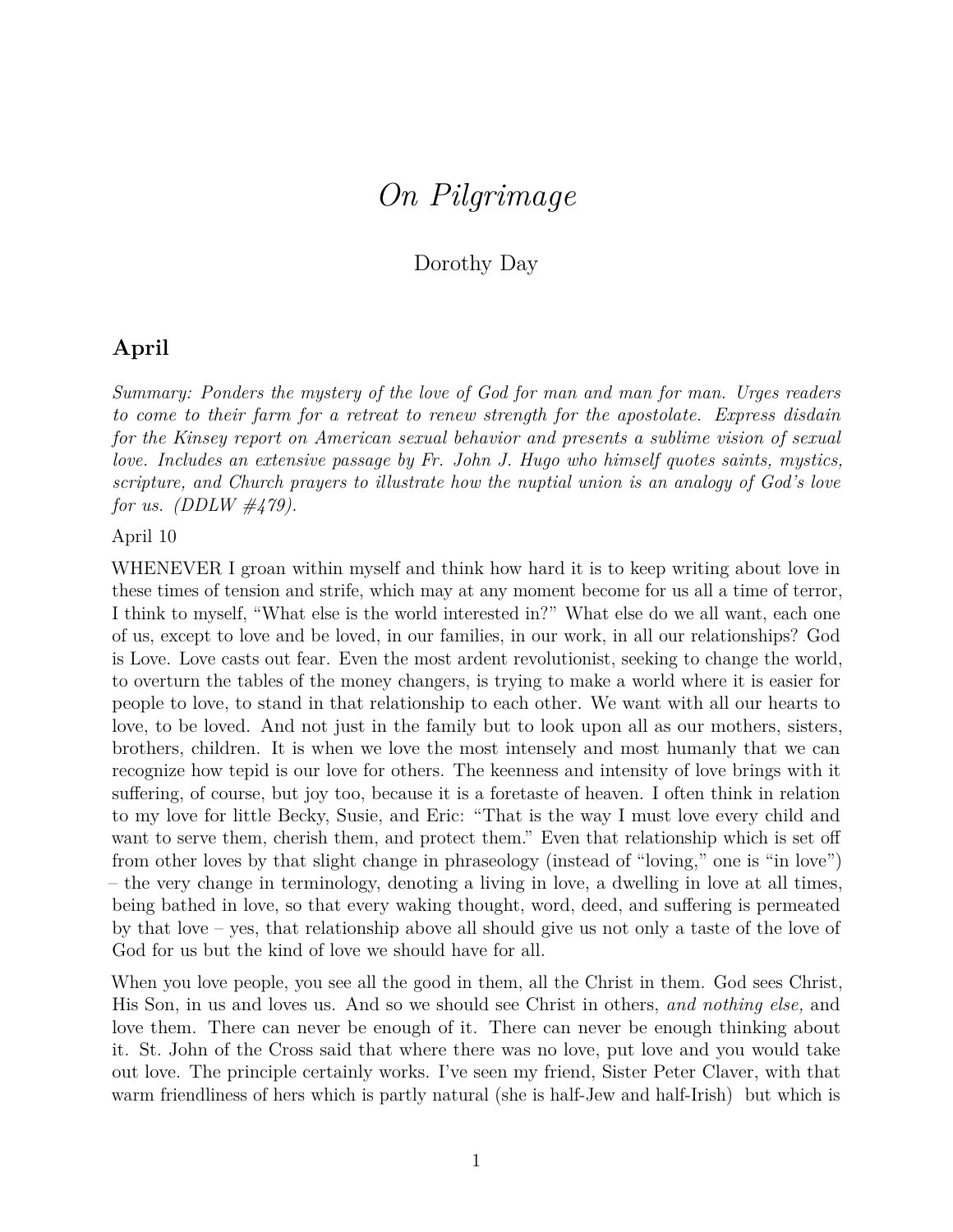intensified and made enduring by grace, come into a place which is cold with tension and conflict, and warm the house with her love.

And this is not easy. Everyone will try to kill that love in you, even your nearest and dearest; at least they will try to prune it. "Don't you know this, that, and the other thing about this person? He or she did this. If you don't want to hear it, you must hear. It is for your good to hear it. It is my duty to tell you, and it is your duty to take recognition of it. You must stop loving, modify your loving, show your disapproval. You cannot possibly love  $-$  if you pretend you do, you are a hypocrite, and the truth is not in you. You are contributing to the delinquency of that person by your sentimental blindness. It is such people as you who add to the sum total of confusion and wickedness and soft appeasement and compromise and the policy of expediency in this world. You are to blame for communism, for industrial capitalism, and finally for hell on earth."

The antagonism often rises to a crescendo of vituperation, an intensification of opposition on all sides. You are quite borne down by it. And the only Christian answer is *love,* to the very end, to the laying down of your life.

To see only the good, the Christ, in others! Perhaps if we thought of how Karl Marx was called "Papa Marx" by all the children on the street, if we knew and remembered how he told fairy stories to his children, how he suffered hunger and poverty and pain, how he sat by the body of his dead child and had no money for coffin or funeral, perhaps such thoughts as these would make us love him and his followers. Dear God, for the memory of that dead child, or that faithful wife, grant his stormy spirit "a place of refreshment, light, and peace."

And there was Lenin. He hungered and thirsted, and at times he had no fixed abode. Madame Krupskaya, his widow, said that he loved to go into the peace of the pine woods and hunt mushrooms like old Mrs. Dew down at Easton did, and we with her one October. He lived one time in the slums of Paris, and he lived on horse meat when he had meat, and he started schools for the poor and the workers. "He went about doing good." Is this blasphemy? How many people are dying and going to God their Father and saying sadly, "We have not so much as heard that there is a Holy Spirit." And how will they hear if none preaches to them? And what kind of shepherds have many of them had? Ezekiel said in his day, "Woe to the shepherds that feed themselves and not their sheep!"

And if there have been preachers, has there been love? If people will not listen, one can still love, one can still find Christ in them to love, and love is stronger than death. Dear God, may Lenin too find a place of refreshment, light, and peace. Or don't we believe in retroactive prayers? There is no time with God.

It is an easy thing to talk about love, but it is something to be proven, to be suffered, to be learned. That's why we have our retreat house at Newburgh. Last week after my return from Berkeley Springs, I went up on a foggy day, taking a train at Grand Central because the bus which leaves at 6:30 and passes our door at Newburgh was on strike. The train was slow, and the ferry slower. A fog which kept us floundering in the middle of the river for half an hour was so heavy that it was hard to breathe. It was a great relief from oppression to reach the high ground, where the retreat house stands, six miles inland, and to get to bed early after the oppression of the city.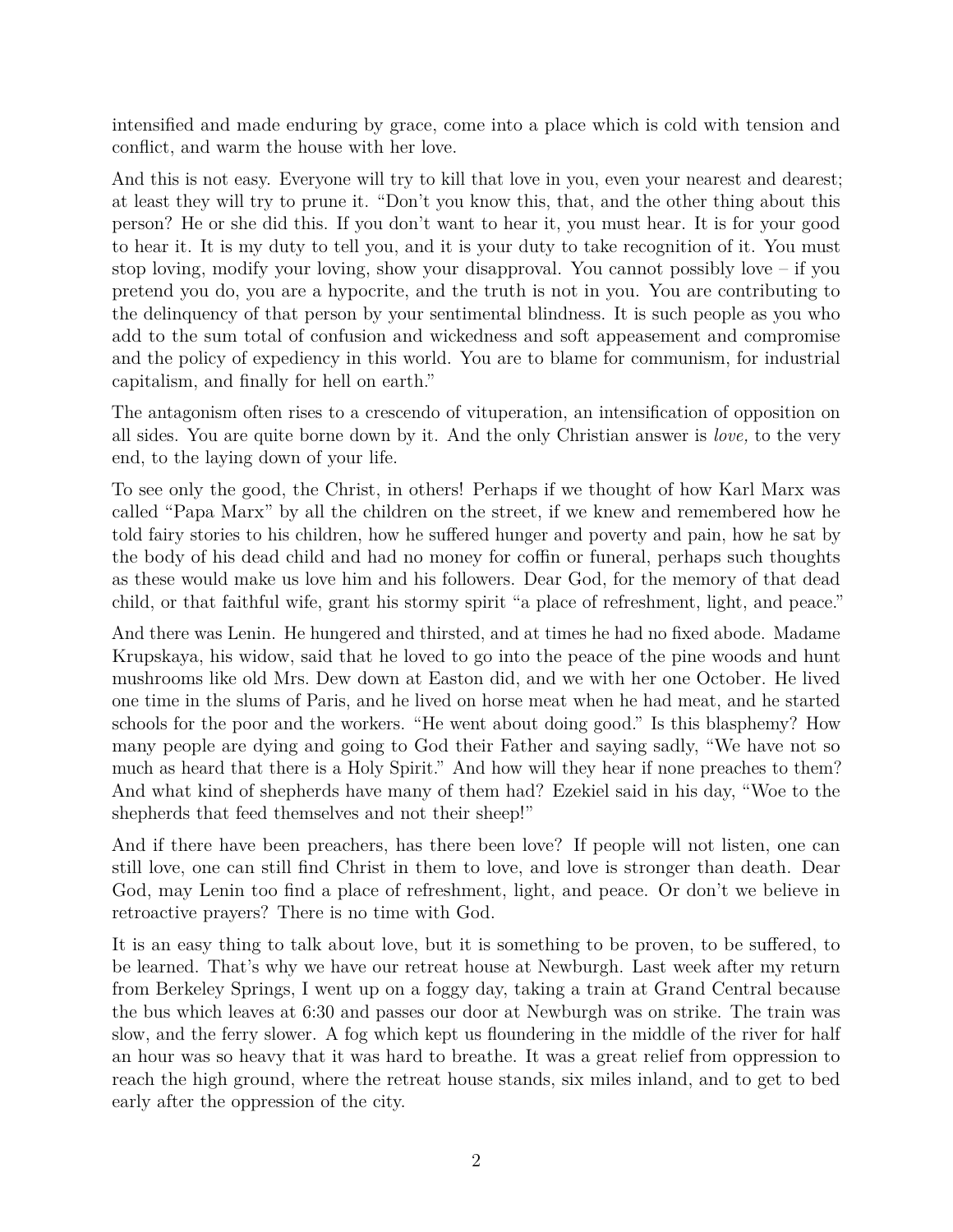It is always a terrible thing to come back to Mott Street. To come back in a driving rain, to men crouched on the stairs, huddled in doorways, without overcoats because they sold them perhaps the week before when it was warm, to satisfy hunger or thirst – who knows? Those without love would say, "It serves them right, drinking up their clothes." God help us if we got just what we deserved!

It is a terrible thing to see the ugliness and poverty of the cities, to see what man has made of man. I needed those few days at Newburgh to brace myself for work. Father Anthony, a young Benedictine from Newton, New Jersey, was with us that week, giving a retreat on the sacraments, and the conferences I was in time for continued what I had been pondering of the love of God for man and man for man. "From Genesis to Revelation," he said, in one conference, "it is the story of God's love for man. All the story of God's dealing with man is a love story. Some say the Old Testament tells of God's justice and the New of his love. But there is not a page but emphasizes God's folly in ever forgiving and drawing man back to him." I remembered the book of Hosea, the prophet and holy man who was commanded by God to love and marry a harlot, who had children by him, and who left him again and again, having children also by her lovers. And how Hosea again and again took her back. How he must have been scorned by his generation, he a holy man, so weak and uxorious, so soft-minded that again and again, "he allured her" to him, on one occasion even buying her back from her lover, even providing her, while she was with her lover, with corn and wine and oil. And God even commanded it so that down through the ages there would be this example of God's love for a faithless people, of the folly of love, a foretaste of the folly of the Cross. If we could only learn to be such fools! God give us the strength to persist in trying to learn such folly.

We had three conferences a day, of an hour each, and a fifteen-minute period of prayer after each conference. There was silence for the week, and manual labor, in the house and out. There was rosary after lunch and a holy-hour midnight on Thursday. Every morning the day began with Prime, the first prayers of the Church for the day (after Matins and Lauds), and then there was a sung Mass, the first Mass in the Kyriale for the festive season, and it was pure beauty that strengthened the heart to learn to love.

There was just a handful of us there, since we have not begun to send out our retreat notices for the year. We are urging our friends to study the following dates and figure out their vacations, and try to plan to spend some time with us this summer and fall.

May 1 there will be a study weekend on WORK.

Memorial Day weekend there will be a retreat for men conducted by Father Francis Meenan, Holy Ghost Father from Norwalk.

June 13-19 – First study week.

July 4th weekend – A basic retreat for women.

July 18 – Father Veales, a Josephite from Washington, D.C., will give a basic retreat for men.

August 14 there will be another study week.

Labor Day weekend – Father Purcell, an Augustinian, will give a retreat for families, and there will be several girls to care for the children, who will have their own little retreat at the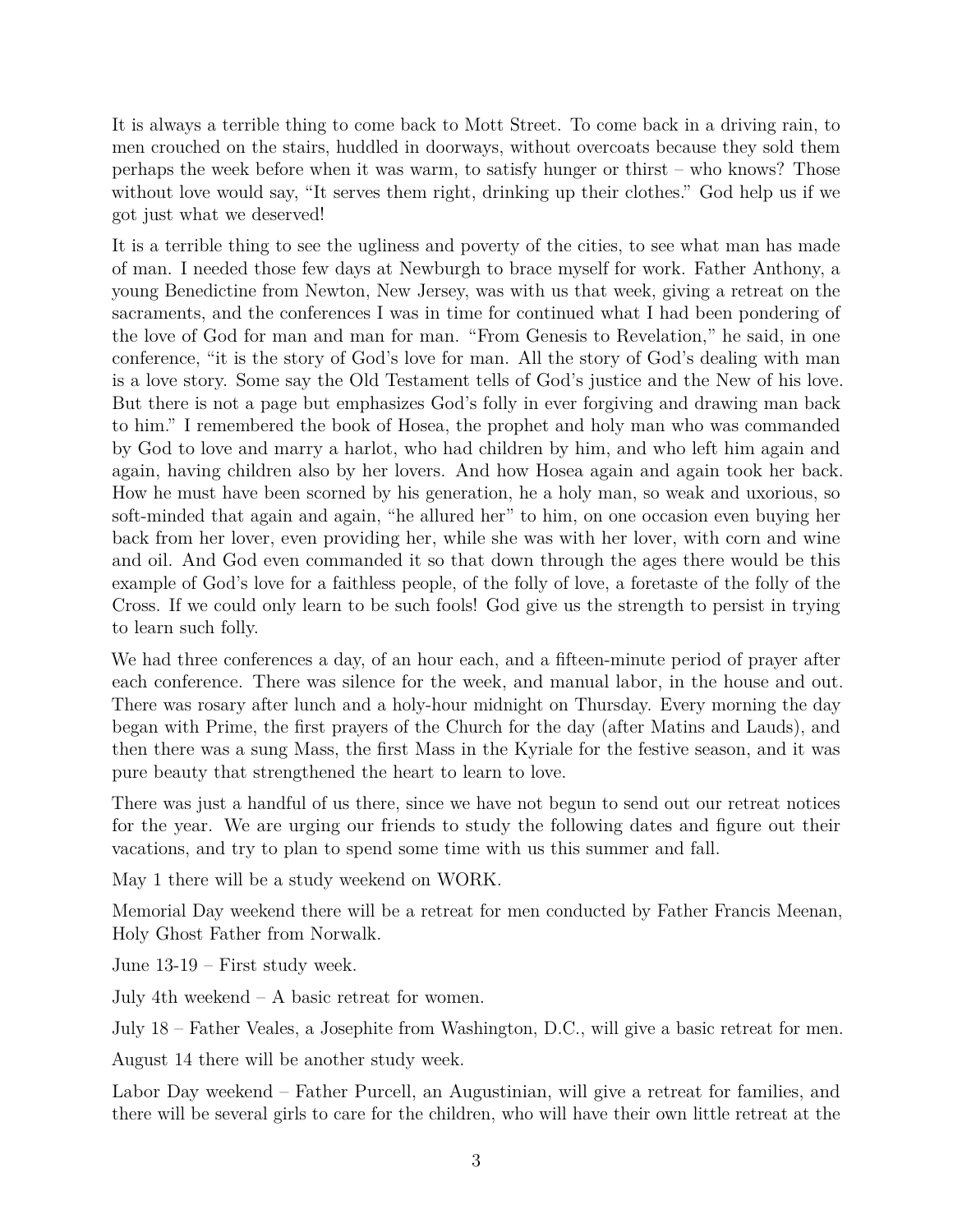same time.

There will be extra weekends and also through the fall, to be announced later.

We cannot overemphasize the importance of these retreats and beg our readers to try to plan to come to some of them. While it is true that love sweetens all of life and makes light of pain and suffering and brings us to the happiness we all desire, one must learn to love, and there is no place better than a retreat house to learn such lessons. We must withdraw for a time to renew our strength for the great struggle of the apostolate. Without the use of our spiritual weapons of love, which include prayer and penance and work and poverty and suffering, our future is harsh and ugly to contemplate. Great struggles lie before us in this era of war and revolution through which we are passing, and which we in America have not begun to suffer as yet. We must prepare, so we do beg you to come and help us. "A brother helped by a brother is a strong city."

The retreat house, of course, is not just for our readers who can afford to take train or bus and get to us for this time not only of rigor but of delight. ("All the way to heaven is heaven, since He said, 'I am the Way.' ") But it is also for the poor, the lame, the halt, and the blind. We always have a few from our House of Hospitality, and come the summer, we are also going out on the highways and byways and persuade our brothers in. There is many a sick one just out of Bellevue or off the breadline who needs "refreshment, light, and peace," here and now. The retreat house is for us all, but most especially for those who can go no place else for lack of funds or because difference in race, color, and creed has kept them from this sweet rest of a retreat. God will raise up amongst us all those He wishes to work for Him, and He will give us all the strength we need for the work we all will have to do.

The farm of ninety-six acres, attached to the retreat house, is going to provide meat and vegetables also for our breadline at Mott Street. It was a wonderful sight to see John Filliger out there on the horizon at the end of a long field, ploughing with his team, and the hound dog trailing along behind. A number of the fields are ploughed now, and the greenhouse is filled with cabbages and tomato plants, not to speak of spring salads. Hans and Charlie and Louis Owen and a new arrival by [the] name of Murphy are busily at work these spring days, and before he left Father Anthony blessed the house and the fields. Our chapel has been greatly enlarged, thanks to Hans Tunneson, and the conference room floor painted, and we are ready for our friends and fellow workers.

Peter will be taken up to the farm again next week, where for some hours every day he can sit under the crab apple tree out in front of the adobe-like house which the men and the priest share. Nothing is blooming yet, no buds show green, and the wind is still harsh. But the spring sun is warming, and after the desperately hard winter on Mott Street, the warmth is a touch of God's love on us all.

Now there is much time being spent in arguments against Universal Training [and] Conscription, and the fog of threatened war hangs so heavy over us all. We beg the prayers of all our readers that we may hold our stand with strong love, with warm love, because without it we know that all arguments will be unavailing.

April 15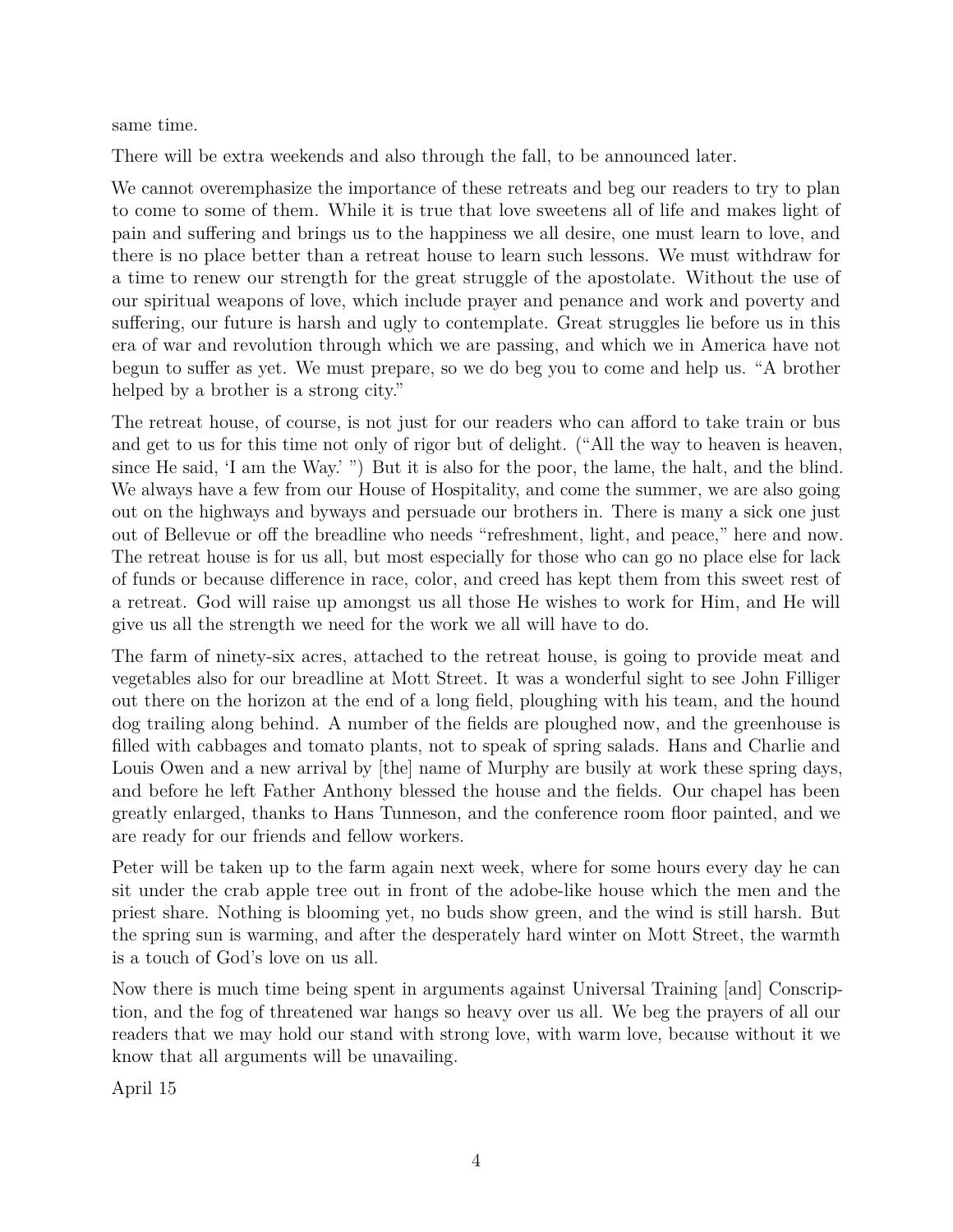I HAVE just read a review of the Kinsey report, which appeared in the spring number of *Politics,* that very interesting quarterly which Dwight McDonald puts out on Astor Place. (I understand they have open nights Thursdays and intend to go up there sometime.) It was the completest review I've seen yet. I've not read Father Kennedy's, nor any other Catholic review, but intend to look some of them up. Anyway, here are some of the things I was thinking about the book.

In the first place, I remembered how I came across Havelock Ellis's *Sexual Pathology* at the age of seventeen, in the home of a professor at the University of Illinois, where I was working my way through – cleaning, cooking, caring for children – for my room and board. It was an ugly shock to me. I had been as knowing as most children, speculating about the things of sex at an early age indeed. (I can remember talking about it when I was six.) One might also say that an ugly tide rose in me, a poisonous tide, a blackness of evil, at reading there so many things that certainly do not need to be known by other than doctor or priest, by those who are schooled to bear it and trained to help in relation to it. Dr. Von Hildebrand writes about the poisonous fascination of sex, its deadly allure in the abstract. I felt it then in its most hideous form, and there was no beauty in it, no love, but it was like the uncoiling of a dank and ugly serpent in my breast. These may be extreme ways of expressing myself, but I am sure that at times there has been this consciousness of evil in us all. Evil as a negation, as an absence of good, as a blackness, a glimpse of hell "where everlasting horror dwelleth, and no order is."

In physical depression, after illness, or after physical excess, there are feelings of guilt in us all, I am sure, and even those who deny there is a conscience feel this. I wonder why that very testimony of guilt in us all is not a witness against such books as Kinsey's. But of course, these days they are trying to make people overcome their sense of guilt, to deaden consciences. When we are little children, our consciences tell us what is right or wrong, and we know full well when we are choosing evil. The trouble with the Kinsey report is that it makes people cease to regard themselves as the least of all, as the guiltiest of all, as the saints say we should, and instead we say, "I'm as good as he is," or "He is as bad as I am, in fact much worse." And we compare ourselves with others instead of with God, horizontally instead of vertically. Christ said, "Be ye therefore perfect, as your heavenly Father is."

St. Paul said, "Let these things be not so much as mentioned among you." And he also said, "Whatsoever things are good and true and beautiful and chaste, and of good repute, think on these things," and the lesson for Easter season is, "If ye be risen with Christ, seek the things which are above." People say, "But it helps you in guiding and guarding your own children to know these things. You cannot be like ostriches, with your heads in the sand. You've got to know these things, regardless of how much they make you suffer (or what they do to you in the way of shock)."

I thought of a paragraph in a book review in *Time* magazine which spoke of two women who kept an inn at Dunkirk and who, in the thickest of the war, went . . . calmly, tranquilly, and serenely about their work, making an atmosphere of peace in the midst of war and horror, bringing courage to thousands by their very example. They went right on about their work in their routine, living as they had always lived, keeping to their work, and by thus maintaining strength and calm, helped build up a resistance movement that continued all through the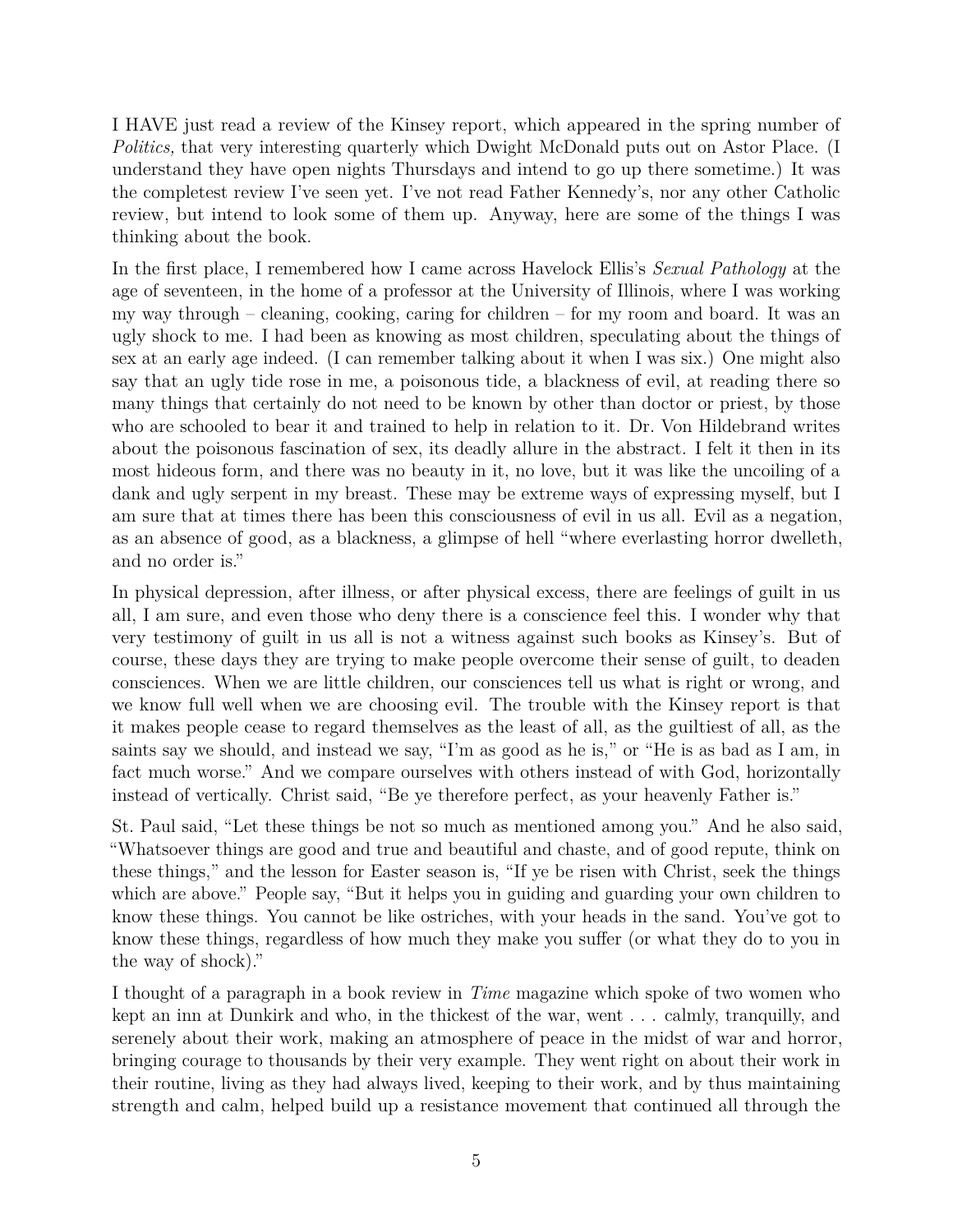war. They probably never knew what they inspired in the way of work.

I thought too of a story I read of the expulsion of the Jesuits from Spain, how they lived on a boat and were rejected at one port after another, and were years at sea, and still kept to their life of prayer, penance, and study, running as it were a house of studies in the middle of the Mediterranean. "We have here no abiding city." They were like desert fathers, except that they lived in the middle of the sea in their monastery, which floated about between heaven and earth, seemingly rejected for a time by both.

And I remembered an old friend, wife of a member of the I.W.W., who traveled about the country, and in every little room she stopped, she made a home with a couple of scarves, pictures, a deft arrangement of furniture and her suitcase of belongings. To live here and now the life of the spirit, to live as though this dear flesh were not the burden of pleasure and pain that it is – this is a great gift and to be cultivated in our time. "All the way to heaven is heaven," said St. Catherine of Siena, "because He said, 'I am the Way.' " We have too many samples of hell, and the Kinsey report is one of them.

Yes, we know what is in man. Cy Echele recognized that man is but dust, as well as little less than the angels, when he wrote this note this spring:

This evening Margaret and I set up Gregory's first bed. It is quite an event for a little boy to graduate from the basket and crib stage to his own bed. What declares his coming dignity more effectively than having a special place like this allotted for his retiring in the evening, and for those precious lying-awake hours in the morning, when the gift of reflection surely begins to come to man? An important occasion calls for a blessing, and we went to the Ritual to find something appropriate.

In the end I composed a new prayer, adapted from the old, and based on the style of the collects, which are so beautiful and majestic. I simply read the prayer and sprinkled the bed with holy water, asking God if He might bestow a blessing through me, a layman and head of the family.

The words were composed new because we wanted a particular application on this occasion. The bed was bought with my labor; the mattress and pillow, the two sheets and pillowcase were made by Gregory's grandmother, who has provided so much for our physical sustenance during our eight years of married life.

Here is the prayer:

O Lord, God Almighty, Creator of heaven and earth and of all things, who has willed that by rest and sleep our bodies are restored to freshness and a measure of integrity after periods of activity and labor: Bless this bed which we Thy servants, Cyril and Margaret, have disposed for the use of our dear son, Gregory. May it be the means to him of Thy great blessing of health, soul, and body. Guard him also, we beseech Thee, against all defilements which the evil one may in his stealth attempt to impose upon him during the hours of peace and passivity of body. Through this creature, a bed, may he come to Thee, our only true and lasting God, to enjoy the blessed fruit of a life spent in Thy love and service. Through Jesus Christ, Thy Son, our Lord, who liveth and reigneth with Thee in the unity of the Holy Spirit, God, world without end. Amen.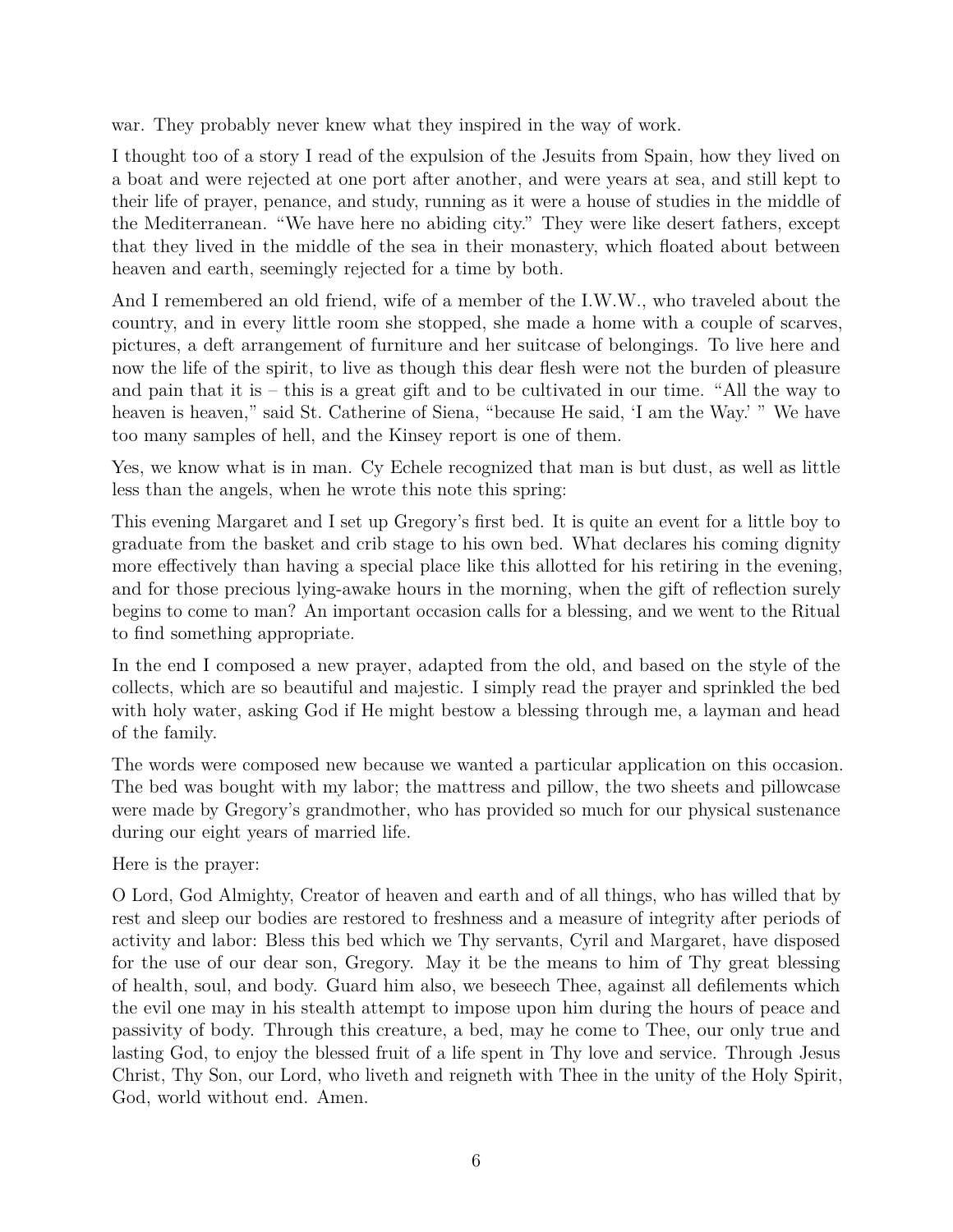Every night at Compline we say the ancient hymn,

Procul recedant somnia, Et noctium phantasmata; Hostemque nostrum comprime Ne polluantur corpora.

Our beds may be altars at which we kneel to pray, and on which we receive the sacrament of matrimony, giving and receiving in a communion which is a foretaste of the beatific vision, and which *can be* consummated with recollection and dignity and joy. Or they may be something else again, to the sardonic and the cynical and sensual, who in all their talk and writing of sexual play smack more of the goat or rooster than the lamb. After all, we are not animals, we are men, and as Eric Gill said, man must ever be more or less than the animals; he can never be on their plane.

Among the sets of books my father bought for the household and which included Dickens, Hugo, Stevenson, and Scott, there was also de Maupassant, which was kept locked away from us children. Of course, we read him, and I found nothing glamorous or attractive in his stories, which were frankly fleshly. They contained to me all the ugliness, the sadness, and the degradation of the flesh, which I saw aging and corrupting and dying all about me. Children at times are very conscious of death, of the penalty of original sin. And I think it was in de Maupassant that I read his lament that bodily functions the most repulsive as well as the most sublime were bound closely to the same organs, so that often there was an element of the grotesque in what should be the greatest and most dignified act of man, when he was co-creator with God. It is this consciousness that has led to what people term the Jansenism of the Irish and Anglo-Saxon prudishness in regard to sex. We know our children are being presented with other points of view, and it is time indeed that there should be more talk on the subject of sex and marriage on the part of Catholics.

God knows women have enough of the ugly and the lowly to do in the work of this world. In their sufferings they see clearly the result of the Fall. They are closer both to heaven and to hell than men are in a very literal, material, earthy sense.

I'm certainly not going to read the Kinsey report. But it needs to be considered and thought about. What people ought to read is Eric Gill's *Autobiography, The Life of Thomas More –* and here are good books on the shelf in front of me right now: *The Meaning of Love* by Solovyov; *The Mind and Heart of Love* by Father D'Arcy.

Here is a letter I received this week from a young mother:

I haven't read the Kinsey report either, but I have read several reviews, including the one you mentioned in *Politics*.

I do not wonder that it is a best-seller, that people turn to books of this kind and to Freudian psychologists for help. There is no part of Catholic doctrine so neglected as the teachings of the Church on sex and marriage. Not even those on social justice are so unknown and unpracticed.

There is good and plenty taught on the negative side – what is forbidden – but when it comes to holding up the vision of a holy marriage with sex as an integral part, to any positive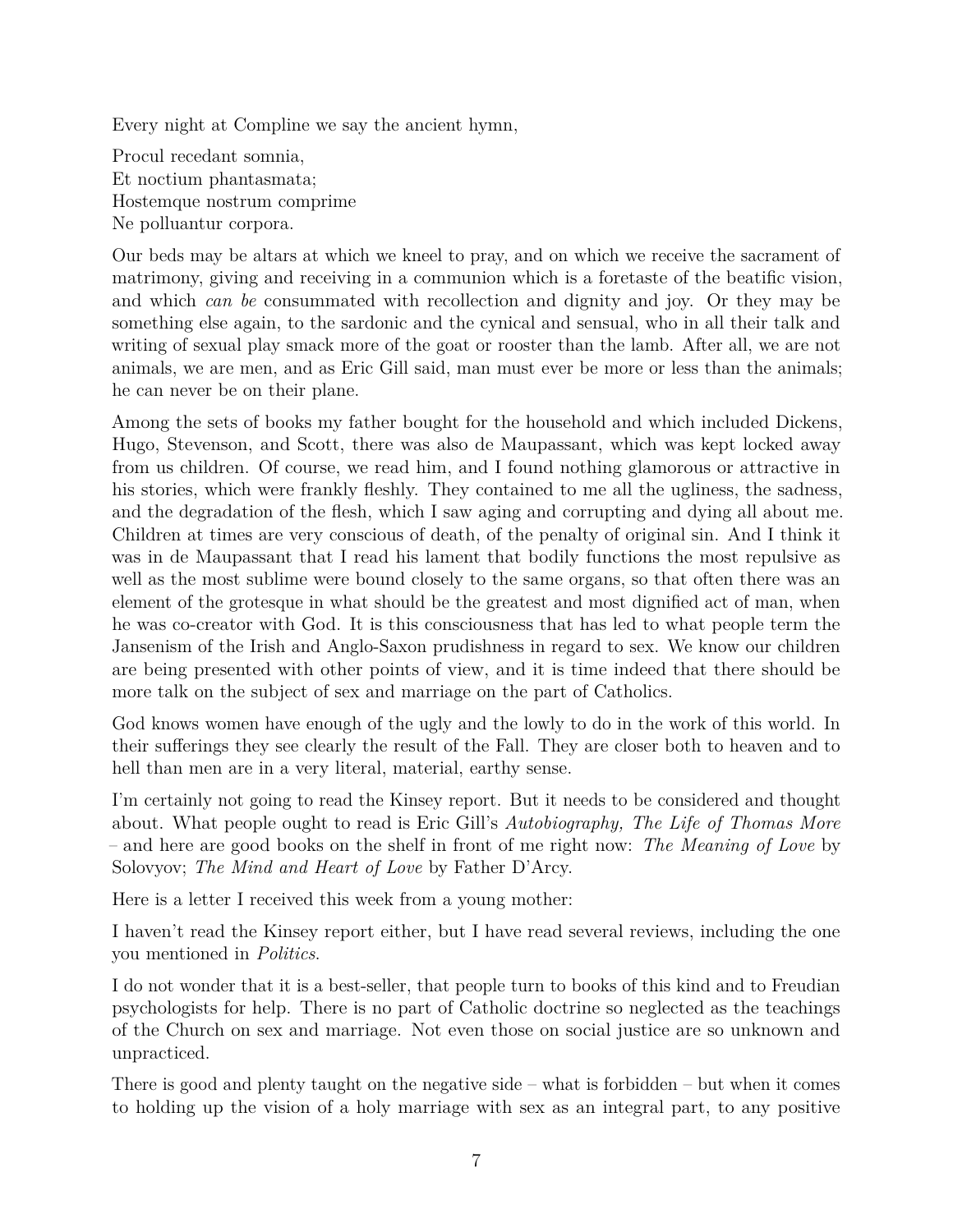and integrated teaching on this vital subject, there is a conspiracy of silence, an attitude of embarrassment and evasion.

Being a product of the Catholic middle class, Irish-American, I know that tinge of Jansenism well. Sex is shut off from the rest of life, tolerated in marriage as a necessary evil for the procreation of children. Instruction is given reluctantly and with embarrassment, and delayed until adolescence, when the problem becomes impossible to ignore or suppress. That our parents and teachers did not intend to produce such an effect I am certain. It arose from a panicky concern to protect us, whom they loved, from the sins of the flesh. Also, they knew that sex life fell with the Fall. But it can be renewed by the graces of the Redemption received in the Sacrament of Matrimony, and this is what they forgot to tell us or make real to us.

All things must be restored to Christ; our bodies were redeemed too. Children should be learning healthy and holy attitudes unconsciously as well as consciously from infancy so that they can fuse the natural and supernatural in every part of life. The beautiful prayers of the Nuptial Mass could be studied with profit long before it is time to think of being engaged.

I agree with you, there is very little of the evils of sex that anyone needs to know, but kept in ignorance of the good made by God, we turn to the evil made by man. Coition is grotesque, yes, but then the union of spirit and matter which makes man is a grotesquerie. That a man should put food into a hole in his face is grotesque: that is why gluttony is so repulsive, whether it expresses itself in taking too much food or "wolfing it down," in fussiness, Epicureanism, or excessive preoccupation with eating. But who thinks of the grotesque side of eating when he is taking his food as befits a Christian and a man, properly, in company, with the object of nourishing himself, that he may be a better servant to God? And knowing that this eating is a kind of sacrament, a natural figure of the Agape, of Christ's feeding our souls with Himself in the Eucharist. Our Lord gives us Himself in bread and wine. He knows we are flesh and blood as well as spirit, and we need a visible sign. Yet we eat quite naturally and simply, aware of these things, although we are not always thinking of them at the moment of eating.

In the same way, one does not perceive that sexual union is grotesque when engaged in making love (a beautiful and homely phrase, the *making* of love). I think that the communion of husband and wife could be thought of as a visible sign of the Sacrament of Matrimony, and in the Nuptial Blessing the priest prays, "O God, Thou hast sanctified marriage by a mystery so excellent that in the marriage union Thou didst foreshadow the union of Christ and the Church."

The marriage union has always seemed to me to be an earthly shadow of the Blessed Trinity. As the love of the Father and Son is the Holy Spirit, the union of man and woman produces a child; the family is a little trinity of love.

Some choose evil because they have not seen the good, and I could write a little Kinsey report myself of sin and damage and unhappiness in the lives of people I know who never learned to bring grace into the realm of sex. Those who suppress sex wrongfully, who hate the flesh, either become neurotic prudes or fall into the opposite extreme of excess. Those unwilling or unable to accept the attitudes of the conventional and puritanical bourgeoisie are easily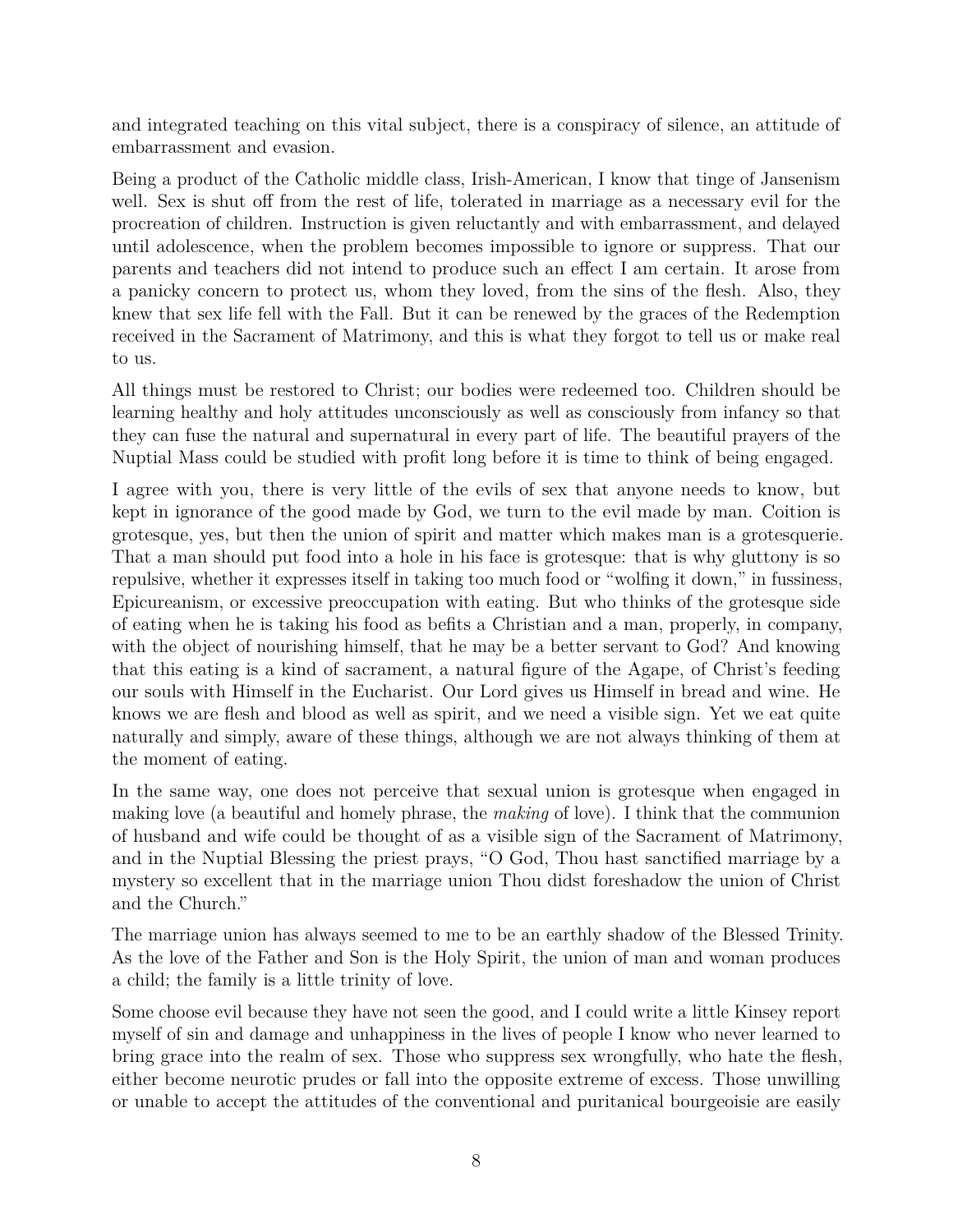betrayed by that "poisonous fascination" of which Dr. Von Hildebrand writes. They begin the descent to the Dark Angel, through the mysticism of Evil, only half knowing what they are doing. The novels of Aldous Huxley, who savagely strips away the fascination, are the best antidote I know to this kind of poison, and I shall always be grateful that I read them in early youth. But he, in his turn, is a Manichee with no compassion for this dear flesh.

For a more Christian view of life, the best books I have run across are *Life Together* by Wingfield Hope (which I frequently re-read for the vision – for its true idealism and refreshing common sense); *In Defense of Purity* by Dietrich Von Hildebrand; *Love in the Western World* by Denis de Rougemont; the Encyclical on Christian marriage by Pope Pius XI. And the Nuptial Mass in the Missal.

There are such treasures of wisdom and beauty within the Church – buried treasure. Remember how Peter used to go around saying that on the subject of sex the Catholic Church is foolproof ? He was quoting some doctor in the middle west – Minneapolis or Chicago. There is so much that is good and beautiful to mediate. Do you know *At the Wedding March* by Hopkins? It was written, I think, for his brother's wedding. Lettered and framed, it makes a good gift to give a bride and groom.

#### AT THE WEDDING MARCH

God with honour hang your head. Groom, and grace you, bride, your bed With lissome scions, sweet scions, Out of hallowed bodies bred.

Each be other's comfort kind: Deep, deeper than divined. Divine charity, dear charity, Fast you ever, fast bind.

Then let the march tread our ears: I to Him turn with tears Who to wedlock, His wonder wedlock, Deals triumph and immortal years.

And of course, the chapter from the *Imitation* beginning, "Nothing is sweeter than love, nothing stronger, etc."

I did like Cy Echele's blessing for the bed so much, and I read it at an appropriate time, as we have just bought their first beds for Elizabeth and Michael. They are to be delivered tomorrow, and we shall set them up, sprinkle them with holy water, and read the prayer composed by Cyril. So many thanks for sending it on and much love to you.

In Christ Mary

April 18

"WOMEN'S JOB is to love," Sister Peter Claver used to say to me when I was overflowing with indignation over the injustices and suffering I saw around me. She was always reminding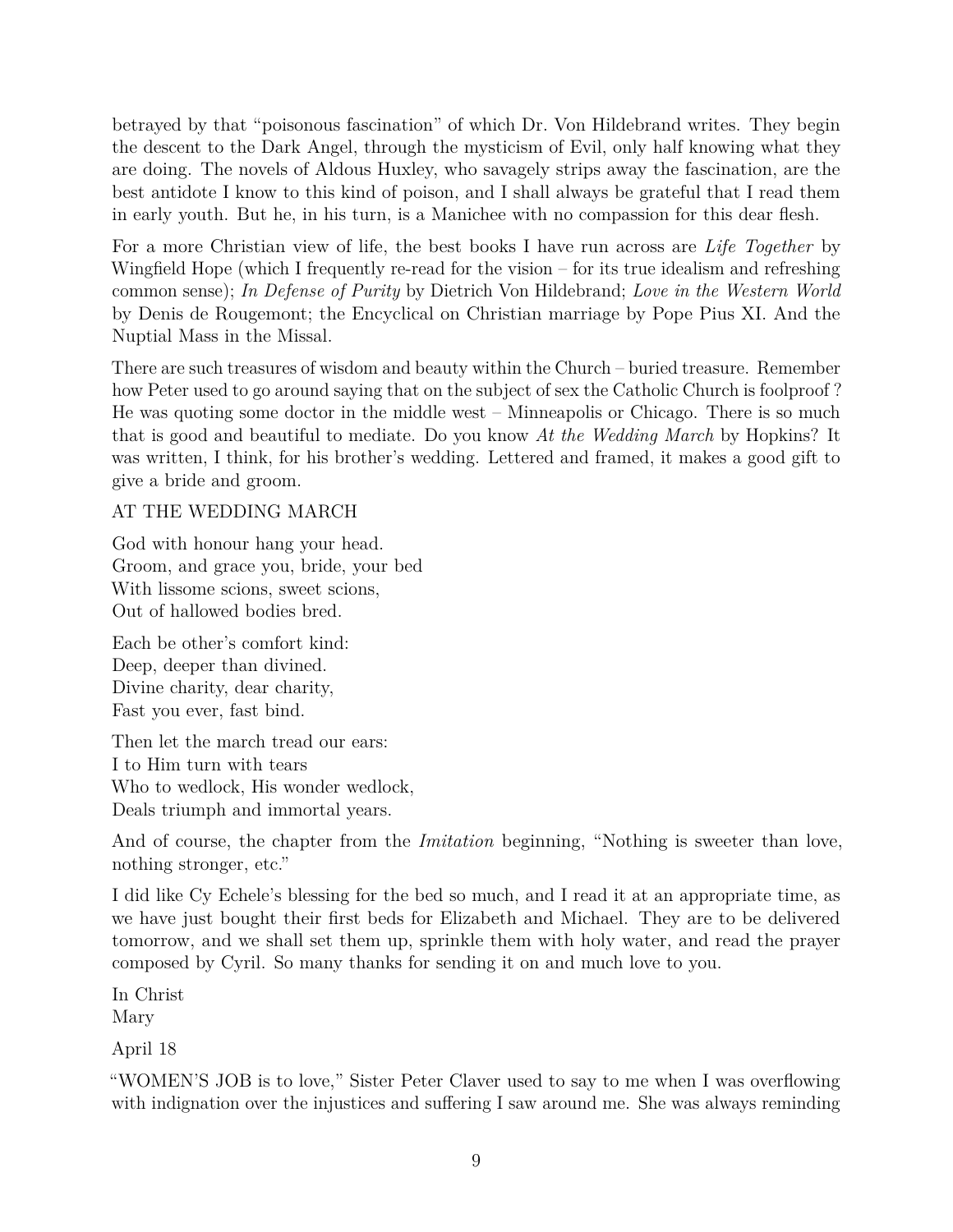me that the greatest weapon we had to overcome evil and hatred was to love all men for the Christ that was in them.

The more I thought on this subject of the love of God and the love of man, the more I thought of the nuptial love spoken of so often in the Bible. There are other relationships used as an expression of the kind of love which must govern our conduct. On this earth we must often be thinking in terms of the love a child has for its parent. When the heart is dull and work oppresses, we think in terms of the duty of servant to master, the created to the Creator.

Strangely enough, even though this love is so often spoken of not only in the Bible but by the saints in their writings, there have been many objections because of it, made to the retreat we have at our Newburgh farm (when we can get the retreat masters who give this retreat), a retreat which has also been given in Pittsburgh by Father Hugo and by Father Lacouture in Canada.

A great controversy has arisen about this retreat which is not settled yet, mainly because of the implications of the teaching that we are sons of God and must so behave. The controversy is over nature and the supernatural and man's death and resurrection to a new life, putting off the old and putting on the new man.

The teaching has been that love which is of the Lover for the Beloved can only be between equals, and so to achieve this we must die to the natural and live supernatural lives, doing everything for the love of God.

Not being a theologian or a philosopher, I have written little on the subject and wish to talk and write less.

But while we are on the subject of the Catholic teaching in regard to love and sex, I should like to quote from a book by Father John J. Hugo called *A Sign of Contradiction*.

He is dealing with one objection made by a Censor in the Society of Jesus to this aspect of Father Lacouture's teaching.

The quotation is extensive, but because it deals so beautifully with the love of God and man, I wish to quote it in full, and I am sure that Father Hugo will not mind, and that our readers will be glad to have this clear expression of the teachings of the saints.

Excerpt from *A Sign of Contradiction*

The comparison between sexual union and the Beatific Vision, the Censor says, is to be viewed "with horror." And why, pray, with horror? Is it that there is something evil in sexual union? If there is anything evil in it, then indeed we would have to view "with horror" any comparison between it and God. But is it evil? To say so would be to fall into that very Manicheanism (teaching that material nature is evil) of which Father Lacouture himself has been falsely accused. Here, however, we see how wide a circuit Father Lacouture cuts around Manicheanism: far from regarding nature as essentially depraved, he is ready to find even in sexual union itself – most deeply wounded of all our faculties by the Fall, if St. Thomas is correct – the very image of the Creator and of that most glorious attribute of the Creator, His love. In *Le Seminaire* Father Lacouture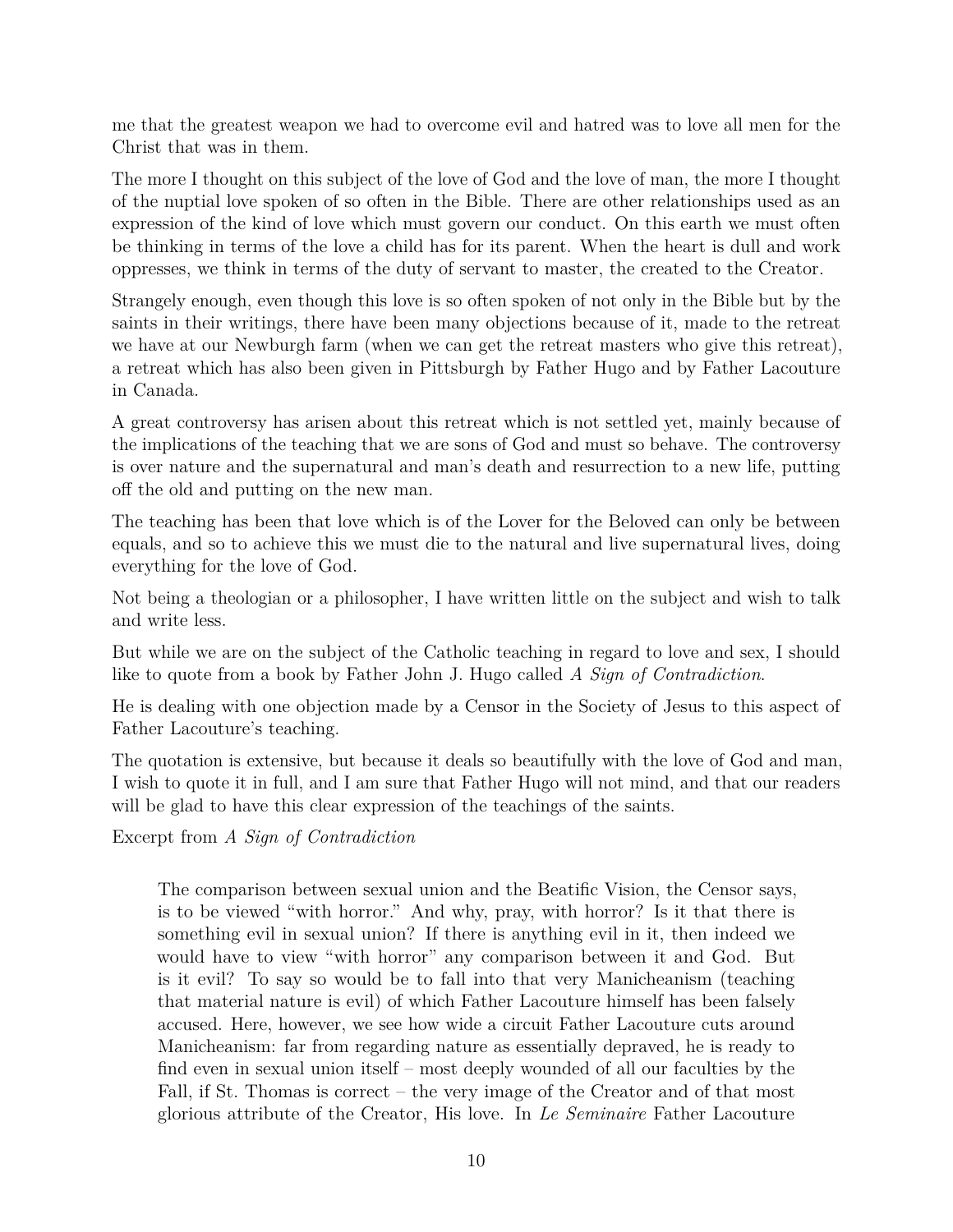was condemned for teaching the very Manicheanism that he is here condemned for so clearly avoiding. Just where may the poor man turn? "John came neither eating nor drinking, and they say, 'He has a devil!' The Son of Man came eating and drinking, and they say, 'Behold, a glutton and a wine-drinker!' " (Matt. 11:18-19).

But if sex and sexual union are to be considered creatures of God, as indeed they are, then there is no reason why they may not be compared, by way of analogy, with Him Who made them. For the Creator leaves His image, more or less perfectly, in all His creatures. And this tracing of analogies holds an honored place in Catholic theology: outside of divine revelation itself, it is the only *positive* means we have for studying and contemplating God. By means of it theologians seek to fill in the gaps left by revelation in our knowledge of God. And in this particular case, the analogy between sexual union and the union of love between God and the soul is at once affirmed by reason and pointed out by divine revelation itself.

The trouble is that the Censor himself is not free from a certain Manichean tendency! Like so many others, when he thinks of sexual union, he's thinking only of the physical union of sex; and he speaks of this as though it were in some sense evil. Now sexual union of course is at once physical and psychic (or spiritual). When the physical union of sex is divorced from the spiritual element of genuine love, as in prostitution, then sexual union is just that: prostitution. But when the union of sex is spiritual as well as physical, as God intended it to be, then it is a noble thing, the consummation and fulfillment of the highest human love, that between man and wife, which is blessed by the Church in the Sacrament of Matrimony. All love is perfected in union; in its fullest sense, it *is* union; so that sexual union, being the climax and consummation of the highest human love, is the very noblest of God's creatures; there is nothing in all creation which provides a more apt or truer analogy for the contemplation of God. Is it to be wondered at that almost all of Father Lacouture's comparisons are taken from sexual union? I think not; you will find the same thing, if you care to look, in all the mystical writers of the Church. Let us glance at some examples.

God Himself indicated this analogy; its source is the Holy Scripture. Should we, for example, view "with horror" such passages as the following from the Canticle of Canticles, which not only point out the comparison but describe it with some intimacy of detail?

Show me, O thou whom my soul lovest, where thou feedest, where thou liest in the midday... Thy cheeks are beautiful as the turtledove's, thy neck as jewels. . . . Behold, thou art fair, my beloved, and comely. Our bed is flourishing. . . . His left hand is under my head, and his right hand shall embrace me. In my bed by night I sought him whom my soul loveth. (Canticle I, 6, 9, 15; II, 6; III, 1)

This Canticle, ever a treasure to Catholic mystics, is so perfectly a love poem that rationalistic Bible critics maintain plausibly that it is *only* a love poem and not the inspired word of God at all.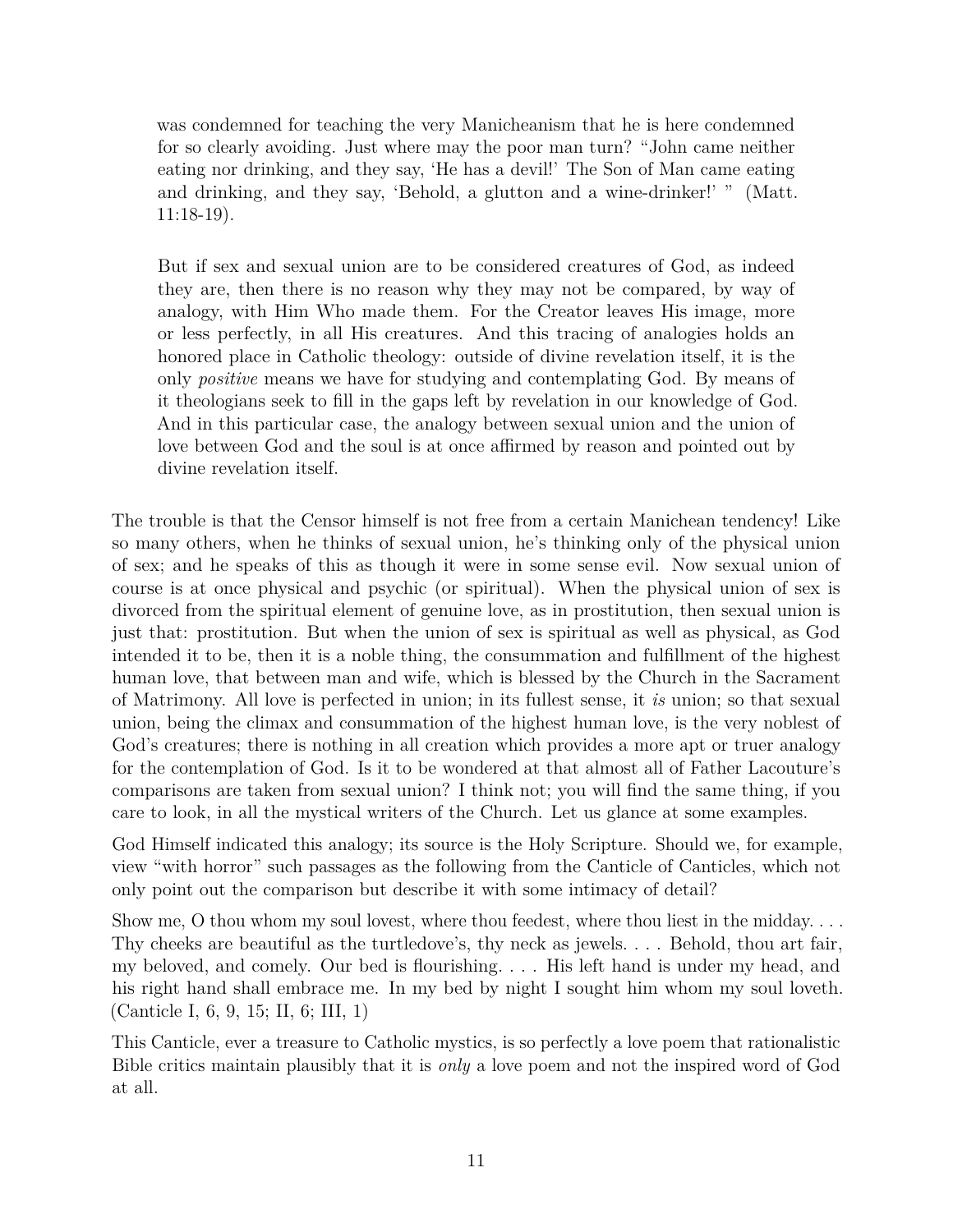Does the Censor subscribe to this interpretation? Or will he accept the orthodox view that the Sacred Writer is here writing of divine love by allegory and analogy?

Jesus, when He appeared, described Himself as "the Bridegroom." A bridegroom is a man having a bride: who is the bride of Jesus? Obviously, He was speaking in a spiritual or mystical sense: He was fulfilling the prophecy of the Canticle. So, Catholic nuns speak of themselves as brides of Christ. But not nuns alone – every Christian soul is the bride of Jesus. Hence every Christian soul can find in the sexual union of bride and groom the best analogy and most perfect illustration of the relationship existing between himself and God.

Saint Paul (we hope the Censor is not too oppressed with "horror") does not fail in turn to point out this analogy: "Husbands, love your wives, just as Christ also loved the Church" (Eph. 5:25). Again, he says, "For I have betrothed you to one spouse, that I might present you a chaste virgin to Christ" (II Cor. 11:2).

Without knowledge of this imagery, the Catholic mystics could not be understood at all. One unacquainted with it might be shocked, for example, at the poems of St. John of the Cross:

O night that guided me, O night more lovely than the dawn, O night that joined Beloved with Lover, Lover transformed in the Beloved.

Upon my flowery breast, Kept wholly for himself alone, There he stayed sleeping, and I caressed him, And the fanning of the cedars made a breeze.

I remained lost in oblivion; My face I reclined on the Beloved. All ceased and I abandoned myself, Leaving my cares forgotten among the lilies.

Such imagery is very bold – what the Freudians could make of it! Should it, however, be viewed "with horror"? Presumably one who undertakes the office of censor is acquainted with such works as these. How then can he condemn a brother religious and priest for using language and illustrations that are wholly in accord with the age-old teaching tradition of the Church? True, St. John of the Cross, whom we have quoted, is a mystic. Nevertheless, the relationship he speaks of is that of every Christian to God. Accordingly, not to mystics alone but to every Christian, and that in the very ceremony of baptism, the Church addresses these words:

Observe the commandments of God, that when Our Lord shall come to His nuptials, thou mayest meet Him together with all the saints in the heavenly court, and live forever and ever.

The only thing peculiar to the mystics is their vivid realization of the nature of the soul's relationship with God, and their actual possession, following great fidelity to grace, of a very perfect degree of union with Him. It is one of the excellences of Father Lacouture's teaching that he brings forcibly to the minds of ordinary Christians the essential nature of the soul's union with God, as illustrated by the analogy of Bridegroom and Bride. Otherwise, for the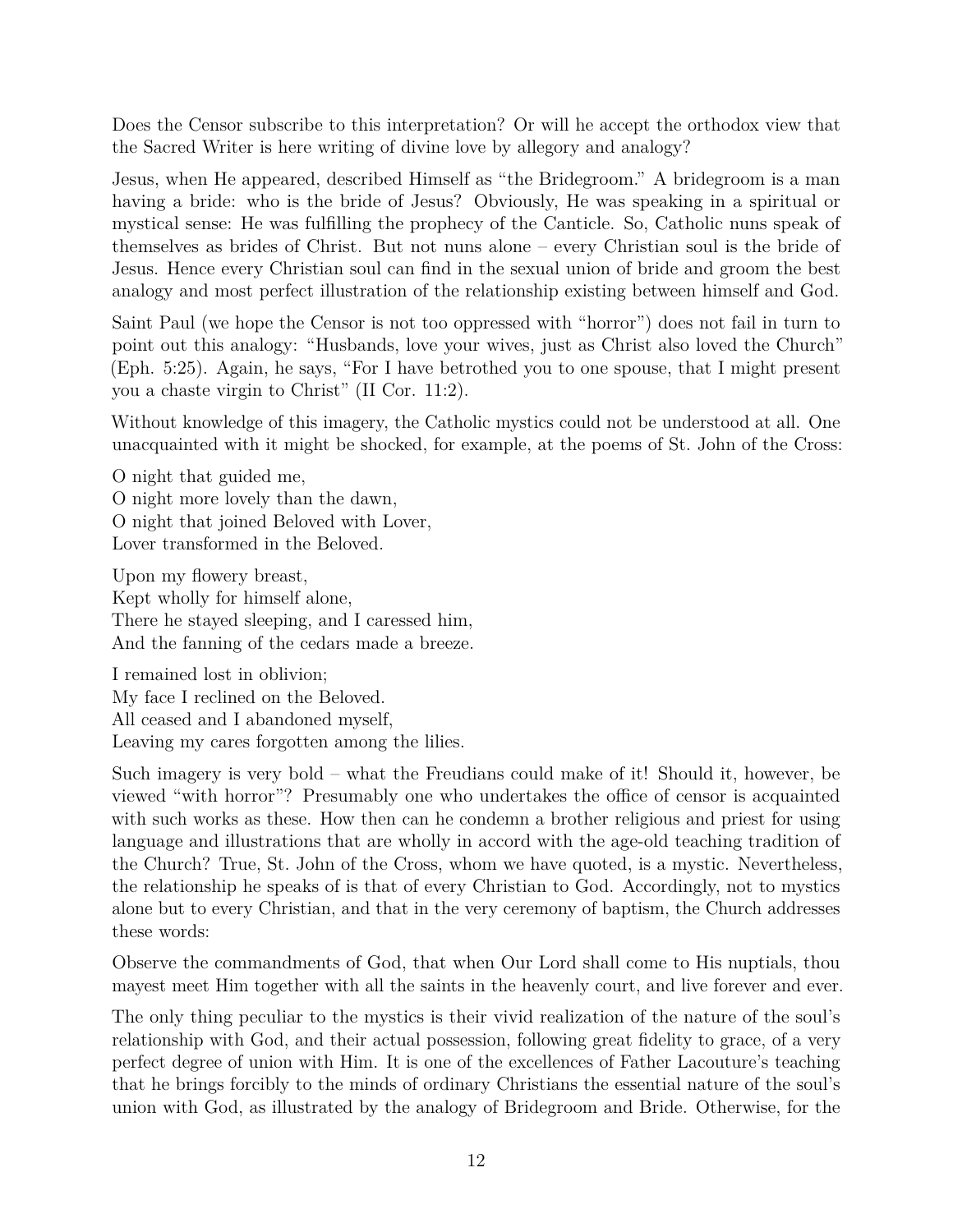most part, we will have to go to the mystics to hear these divine nuptials celebrated and described – so reluctant are most Christians, including numbers of their teachers, even to hear of the King's invitation to the wedding feast of His Son. St. Bernard (to go on with our citations) describes this union:

For although the *Spouse,* as a pure creature, is less than her Creator, and hence also loves less, yet if she loves with her whole being, her love is perfect and wanting in nothing. It is love of this kind that constitutes the *spiritual marriage* of the soul with the Word.

Mark that the Saint speaks of the spiritual marriage *of the soul –* not of the mystic – with the Word. He goes on:

Happy the spouse to whom it has been given to experience *an embrace* of such surpassing delight! This spiritual embrace is nothing else but a chaste and holy love, a love most sweet and ravishing, a love perfectly serene and perfectly pure, a love that is mutual, intimate, and strong, a love that joins two not in one flesh but in one spirit, according to the Apostle's testimony: "He that is joined to the Lord is one spirit."

Nor is the description of this love in terms of an embrace a mere accident:

This is in truth the alliance of a holy and spiritual marriage. But it is saying too little to call it an alliance: it is rather an embrace.

Not forgetting that the Bridegroom in this case is divine as well as human, and must therefore be treated with reverence as well as with love, St. Bernard nevertheless says:

The Word is indeed one Who deserves to be honored, Who deserves to be admired and wondered at; but He is better pleased to be loved. For He is the Bridegroom, and *the soul* is His Bride. And between a bridegroom and his bride, what relation would you look for other than the bond of mutual love?

The Church, moreover, gives her approval to this language. Here, for example, are the words she addresses to the newly wedded bride in the Nuptial Blessing, clearly indicating the symbolical and spiritual character of the marriage union:

O God, Who has made marriage sacred by a significance so sublime that in the nuptial union Thou wast pleased to forecast the mystical union of Christ and the Church. . . . Deus qui tam excellenti mysterio conjugalem copulam consecrasti, ut Christi et Ecclesiae sacramentum praesignares in foedere nuptiarum. . . .

Priests, especially, will observe that the word used in this blessing to designate nuptial union, *copula,* is employed in theology to describe not only sexual union in general but coitus in particular. Such a choice of words, fully justifying St. Bernard's reference to the marriage embrace, cannot be regarded as an accident; had the Church experienced the Censor's horror, she would have carefully avoided this term.

Other spiritual masters use the same language. St. Francis de Sales, for example, describing the attractiveness of the Bridegroom to the Bride, writes,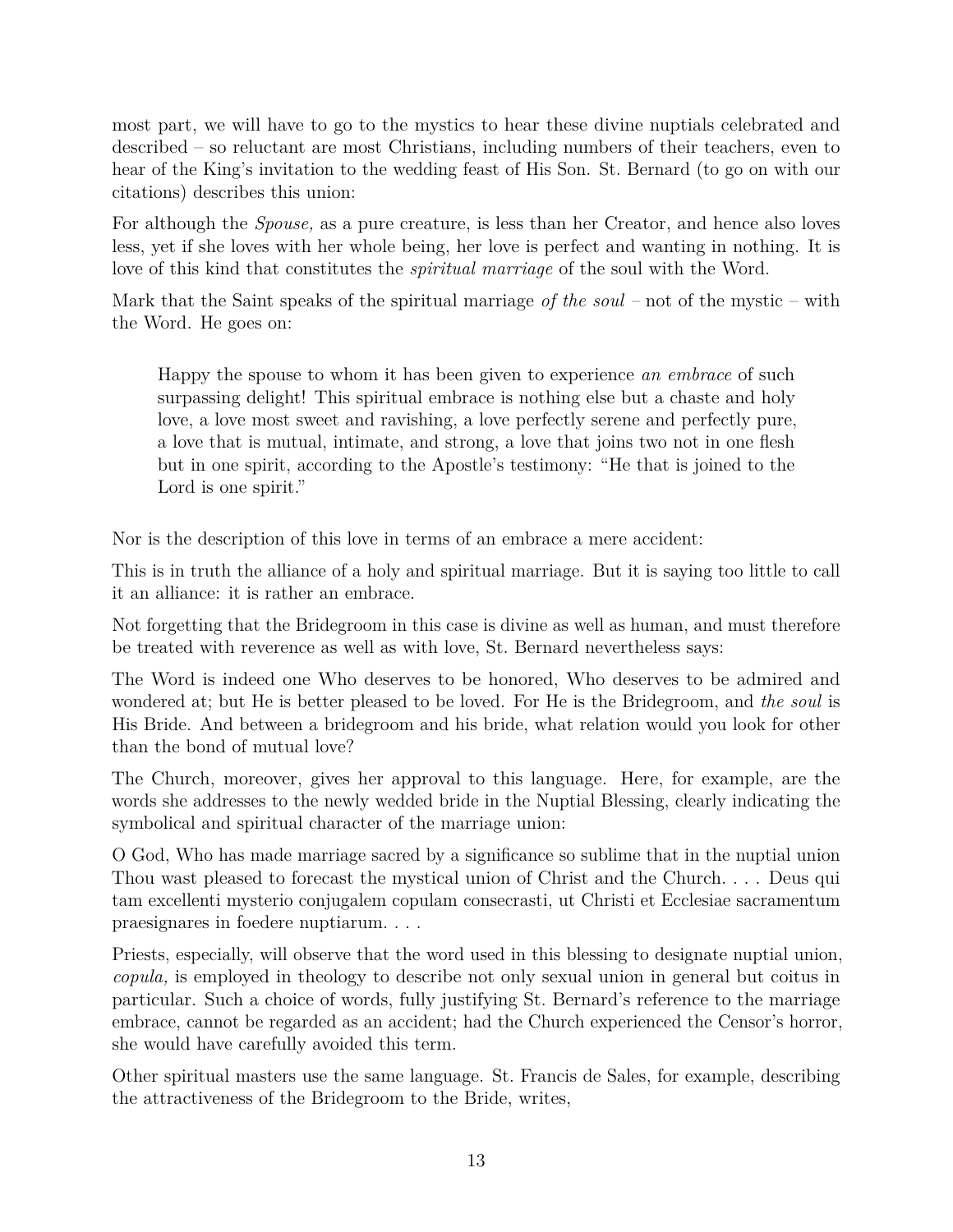The sacred spouse wished for the holy kiss of union: Oh, said she, *let Him kiss me with the kiss of His mouth* (Cant. I, 1). But is there affinity enough, O well-beloved spouse of the well-beloved, between thee and thy loving one to bring to the union which thou desirest? Yes, says she: give me it; this kiss of union, O Thou dear love of my heart: for thy breasts are better than wine, smelling sweet of the best ointment.

The same saint makes quite explicitly the very comparison to which the Censor most strongly objects – that between sexual union and the Beatific Vision:

In fine, the heavenly King, having brought the soul He loves to the end of this life, assists her also in her blessed departure, by which he draws her to the marriage bed of eternal glory.

Again, this is no exaggeration: the Church sanctions the thought by her own usage. It is with a similar thought that she speeds her children into eternity. Over the grave of the Christian departing from this world she prays:

Teach us to watch and pray, that when Thy summons comes, we may go forth to meet the Bridegroom and enter with Him into life everlasting.

These various prayers of the Church that we have been quoting have a real doctrinal value; according to the axiom *lex orandi est lex credendi* (the norm of prayer is the norm of belief ), they give us the official teaching of the Church.

Since Newman describes a gentleman as one who does not willingly give pain, it can be only the great importance of the subject that justifies so complete a departure from the gentlemanly ideal as is involved in setting down the above passages from the saints and prayers of the Church, which undoubtedly have caused convulsions of horror in the Censor and any others who share his views. For the matter is important; it is not simply a question of propriety in the choice of literary metaphors. We touch here, in truth, the very heart of Christianity, the essential relationship that it establishes between God and the soul, a relationship that marks it off from merely natural religion and a merely rational code of upright conduct. That relationship is one of love: the end of Christianity, the final goal to which everything else in the Church is ordered, is to unite the souls of the faithful to God in the love of eternal friendship. Therefore, the essential supernatural relationship between God and man is one of personal, intimate, eternal love. Natural religion, on the other hand, observes its correct norm of conduct coldly and exactly according to reason. Without doubt, there is also a natural love of God, enjoined upon man as a rational creature, but it differs *toto coelo* from supernatural love, sharing in the coldness, the abstractness, and the remoteness of the reason which is its principle. Christianity transforms this relation, makes it genuine affection, intimate, personal, tender – in a word, changes it into a true friendship, a most sublime love. Thus (not to speak here of membership in the Church and participation in the sacraments, which is presupposed in a Christian), the *practical* difference between Christian and pagan, that is, the difference in actual conduct, is that the Christian is motivated and inspired by love. After all, a Christian is human, and must, like a pagan, observe the ordinary conditions of human life; however much he may fast, he will also eat, drink, sleep, work, take his recreation. The kingdom of God is within. The Christian King Alfred, in a song that Chesterton put on his lips, thus describes the difference between pagan and Christian to his heathen conquerors: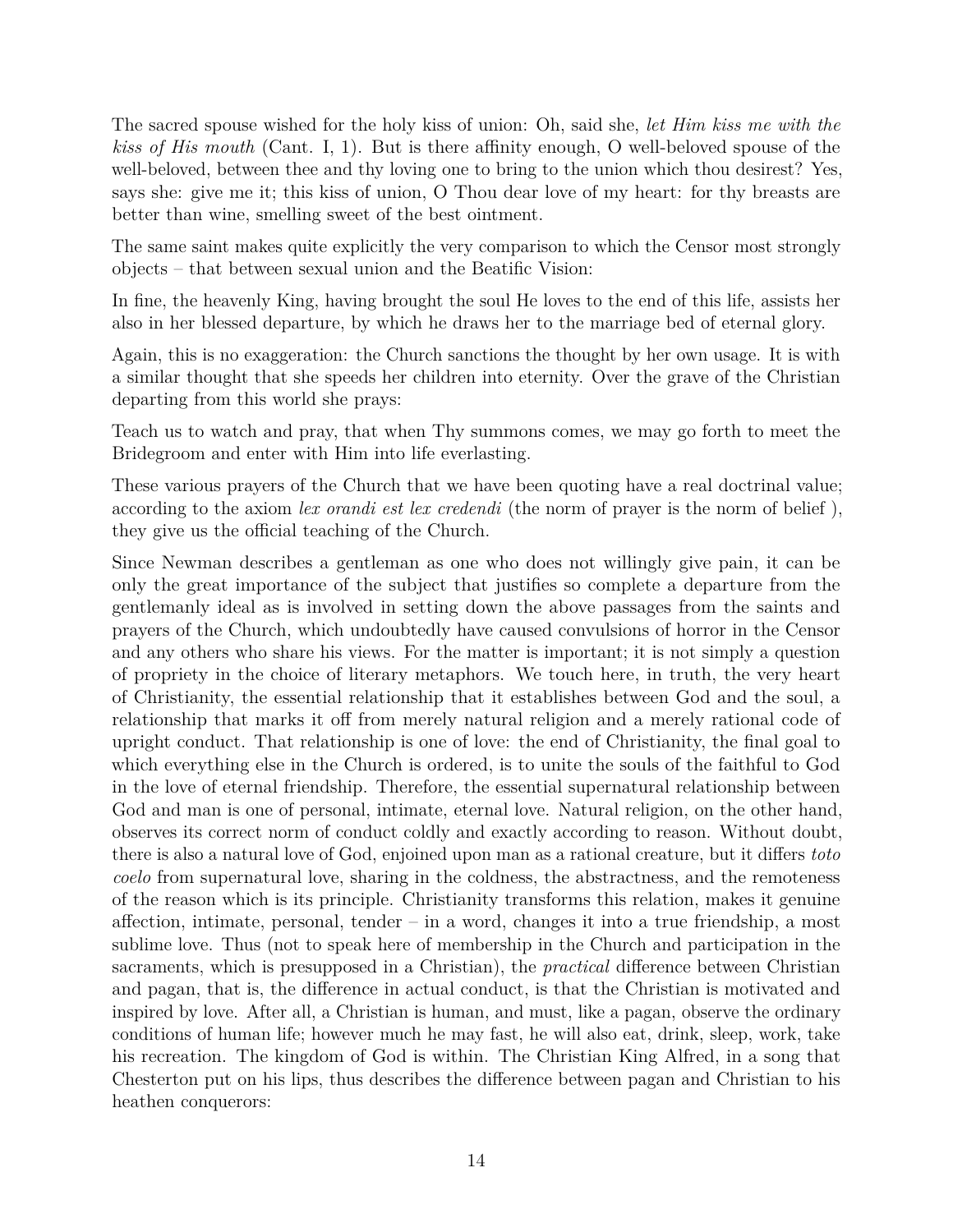Our monks go robed in rain and snow, But the heart of flame therein, But you go clothed in feasts and flames When all is ice within.

Now in order to bring home to our minds this essential relationship of love between God and the soul, the Scripture employs two analogies: it represents God as Father and Christians as His children; it also represents God as Bridegroom and the soul as Bride. These are the two ways, given to us by God Himself, for studying His love, for learning its exigencies, for discovering the manner in which it is to be expressed. Each of these analogies is useful, yet each by itself is insufficient; hence God has provided the two together. The relationship of child to parent reminds us that our love of God is one of dependence as well as of tenderness, and must therefore be accompanied by filial fear and reverence. The analogy of Bridegroom with Bride teaches us, as no other method could, that the love of God is one almost of equality (we having been elevated to the supernatural plane by grace), of deep and intimate and lasting affection, as between spouses.

Of these analogies, the most perfect is that between Bride and Groom: better even than the other it shows us the real nature of love: union between those who are beloved of each other. It also shows us the perfection of the union that should exist between God and the soul, since the union between husband and wife is the most perfect known to human love and friendship. Accordingly, St. Bernard, in distinguishing his four degrees of love, illustrates the third by filial love, but the fourth and highest degree he compares to nuptial love:

O truly a great thing is love. But it has degrees of greatness. In the very highest of these degrees stands the love of the Bride. The children also love, but they have an eye to the inheritance, the thought of losing which makes them suspicious of everything and causes them to regard with more fear than affection Him from whom they hope to receive it.

Showing again the superiority of this highest degree, which can be adequately described only in terms of nuptial love, he says,

For the soul that is such desires nothing for herself with a private affection, neither happiness nor glory nor anything else whatever, but loses herself completely in God, and has but one most eager desire, namely, that the King should bring her into His bedchamber, that she might belong to Him alone and enjoy his sweet caresses.

Clearly, to forget this essential relationship is to remove the heart from Christianity and reduce it, in practice, to the observance of the precepts of natural religion. It is to eliminate from Christianity Christ Himself, His teaching, His way of life, the End that He has fixed for our strivings. The special command that He laid upon us is that we should love God with our whole heart, that is, exclusively, as a faithful bride loves the bridegroom; and the highest gift and power that He gave us – charity – is that which binds us to God by Love. Accordingly, to throw discredit on the analogy, by which, better than all other means, it is possible to teach the meaning of supernatural love, is, in actual fact and effect, to eliminate that essential relationship of love from the practice of our religion, reducing it to a formal observance of rationally imposed duties, a reduction that the other analogy, with its accent on fear, is powerless to prevent.